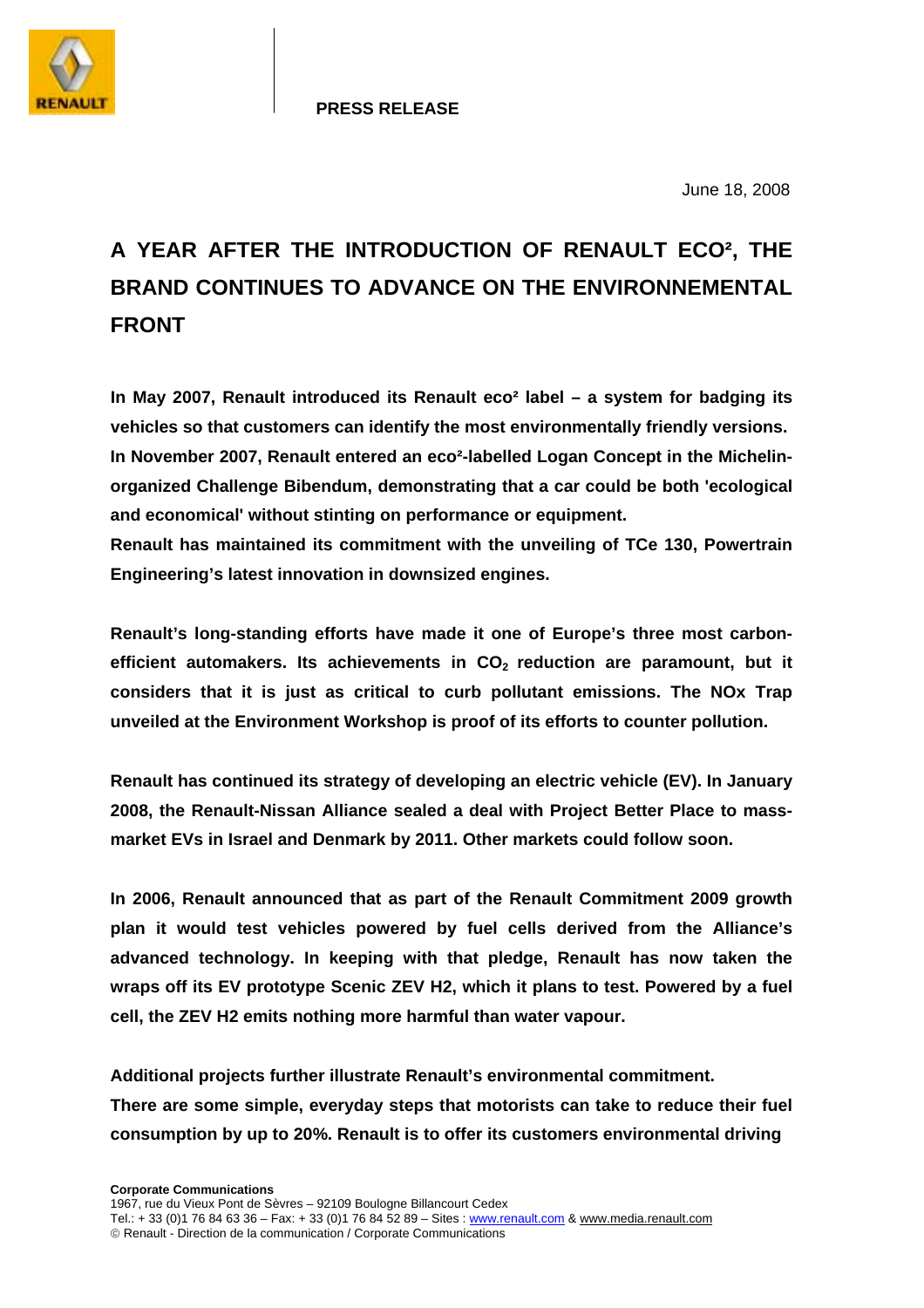**lessons with simulators installed in dealerships by the end of 2008. Visitors can try out a simulator at the Environment Workshop.** 

**For years now Renault has led the way in lifecycle management. In February 2008 it created the Renault Environment Business Unit to support the domestic and international roll-out of action in recycling and new areas of environmental protection. Earlier this year it also signed a contract creating a joint-venture with SITA, a subsidiary of Suez Environnement. The joint-venture, the first of its kind in the world, aims to accelerate the incorporation of end-of-life vehicle (ELV) recycling into operations.** 

**Renault's manufacturing sites have also kept up their efforts. All have now secured ISO 14001 environmental certification.**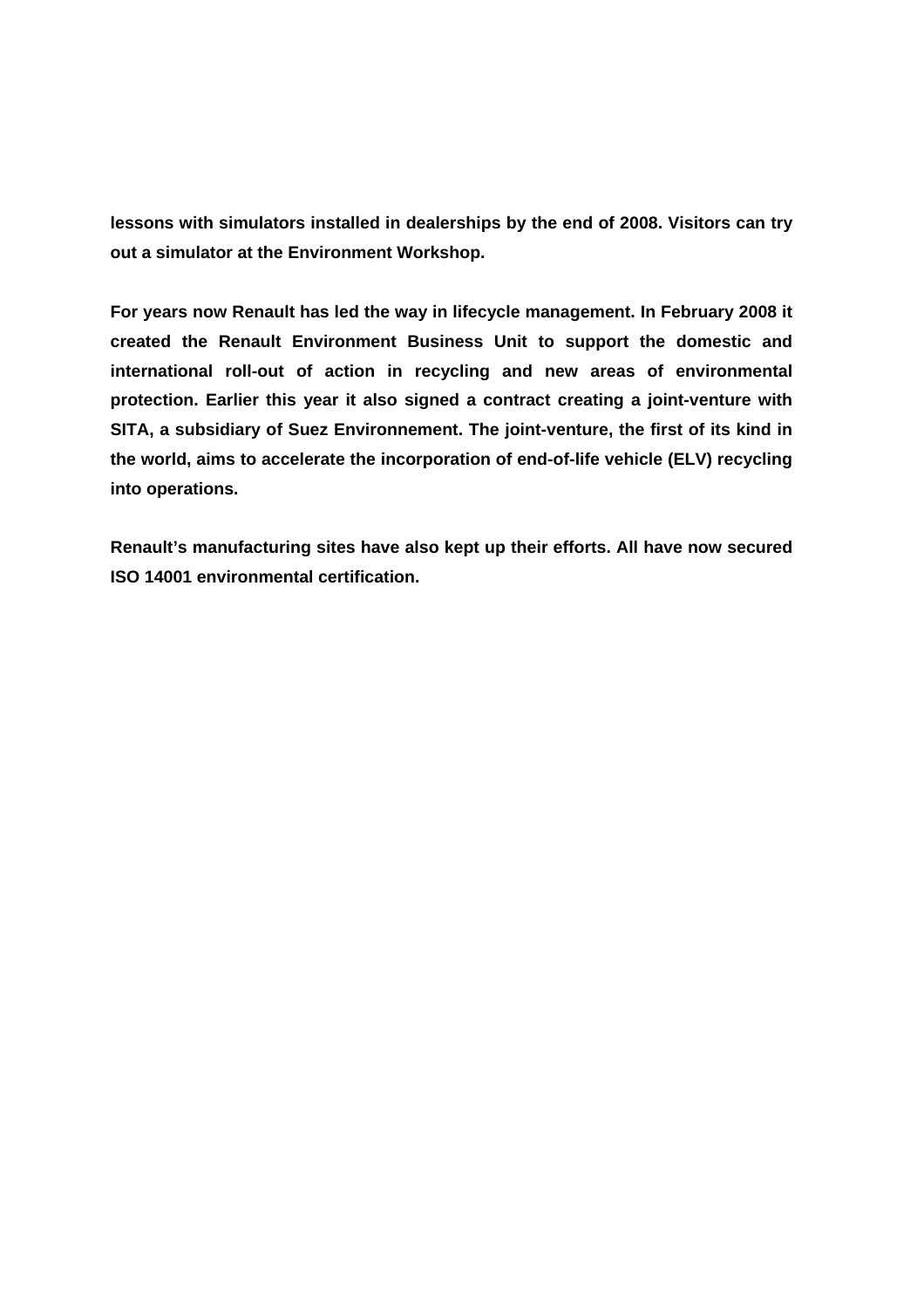# **CONTENTS**

- **1. The environmental drive of powertrains.** 
	- **a. Downsizing (e.g. TCe 130)**
	- **b. Reduced polluting emissions (e.g. NOx Trap)**
- **2. Towards zero emissions** 
	- **a. The electric vehicle**
	- **b. The Scenic ZEV H2 prototype**
- **3. Eco-driving, or how to drive ecologically and economically** 
	- **a. What is eco-driving?**
	- **b. Practical tips**
- **4. Lifecycle management, a major concern for Renault** 
	- **a. Renault confirms its lead in end-of-life vehicle management**
	- **b. All Renault production sites now ISO 14001-certified**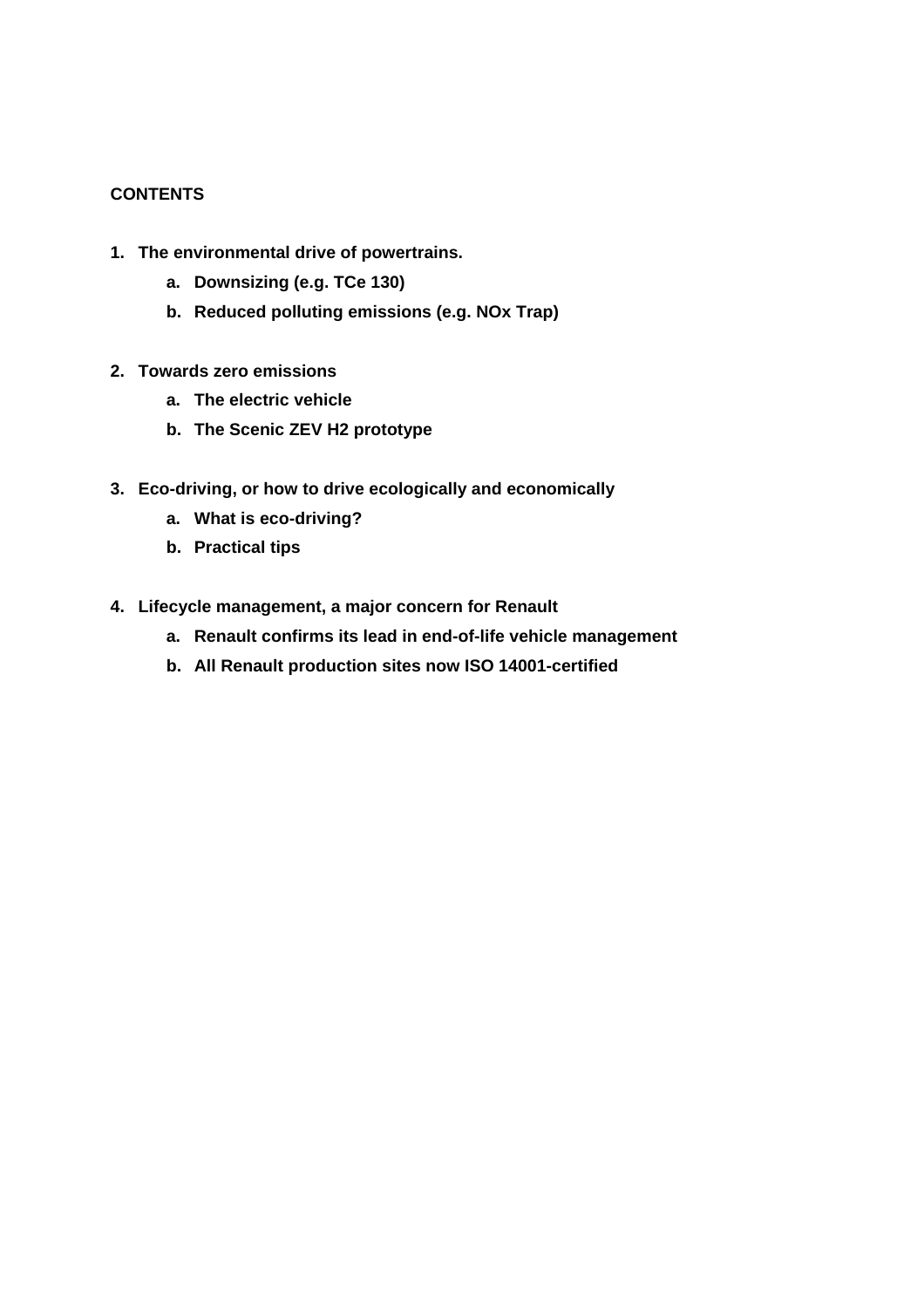# **1. THE ENVIRONMENTAL DRIVE OF POWERTRAINS**

**As part of its commitment to producing an environmentally friendly, affordable lineup, Powertrain Engineering constantly addresses a dual challenge: to reduce**  emissions of both pollutants and CO<sub>2</sub> (which contributes to the greenhouse effect). **The response from Renault's engineers has been to design downsized,**  supercharged powerplants with lower CO<sub>2</sub> emissions and high standards of **performance. A prime example of this approach is the TCe line of petrol engines, the latest of which is the TCe 130. With its low-inertia turbocharger, this 1.4-litre plant delivers the power of a 1.8 and the torque of a 2-litre engine for the fuel consumption of a 1.6-litre unit.** 

**To reduce pollutant emissions in compliance with European regulations, Renault's engineers have also been working on the reduction of emissions at-source through improved burning of exhaust gases and post-combustion systems. The NOx Trap which will be fitted to the 2.0 dCi is the best example.** 

#### **Downsizing for low consumption and high driving pleasure**

Upgrading the efficiency of traditional petrol and diesel engines is one of the most economic ways of controlling fuel consumption and, by the same token, greenhouse gas emissions. Engine downsizing, a field of Renault expertise, does just that. It involves making engines smaller, thereby reducing their  $CO<sub>2</sub>$  emissions, while boosting their sizeto-output performance (torque and power per litre).

Turbocharging provides the power. It extracts energy from exhaust gases to compress air in the intake manifold. This energy recovery, coupled with the fact that, for a given vehicle, a small engine yields greater efficiency ratios, reduces fuel consumption and, at the same time,  $CO<sub>2</sub>$  emissions to levels that are slightly less than for a 1.6-litre engine.

A 2.2-litre diesel, for example, which once powered Laguna and delivered output of 115hp has now been replaced by 1.5 dCi unit delivering 110hp, which represents  $CO<sub>2</sub>$  emission gains of 60g/km and fuel savings of 2.3 litres/100km.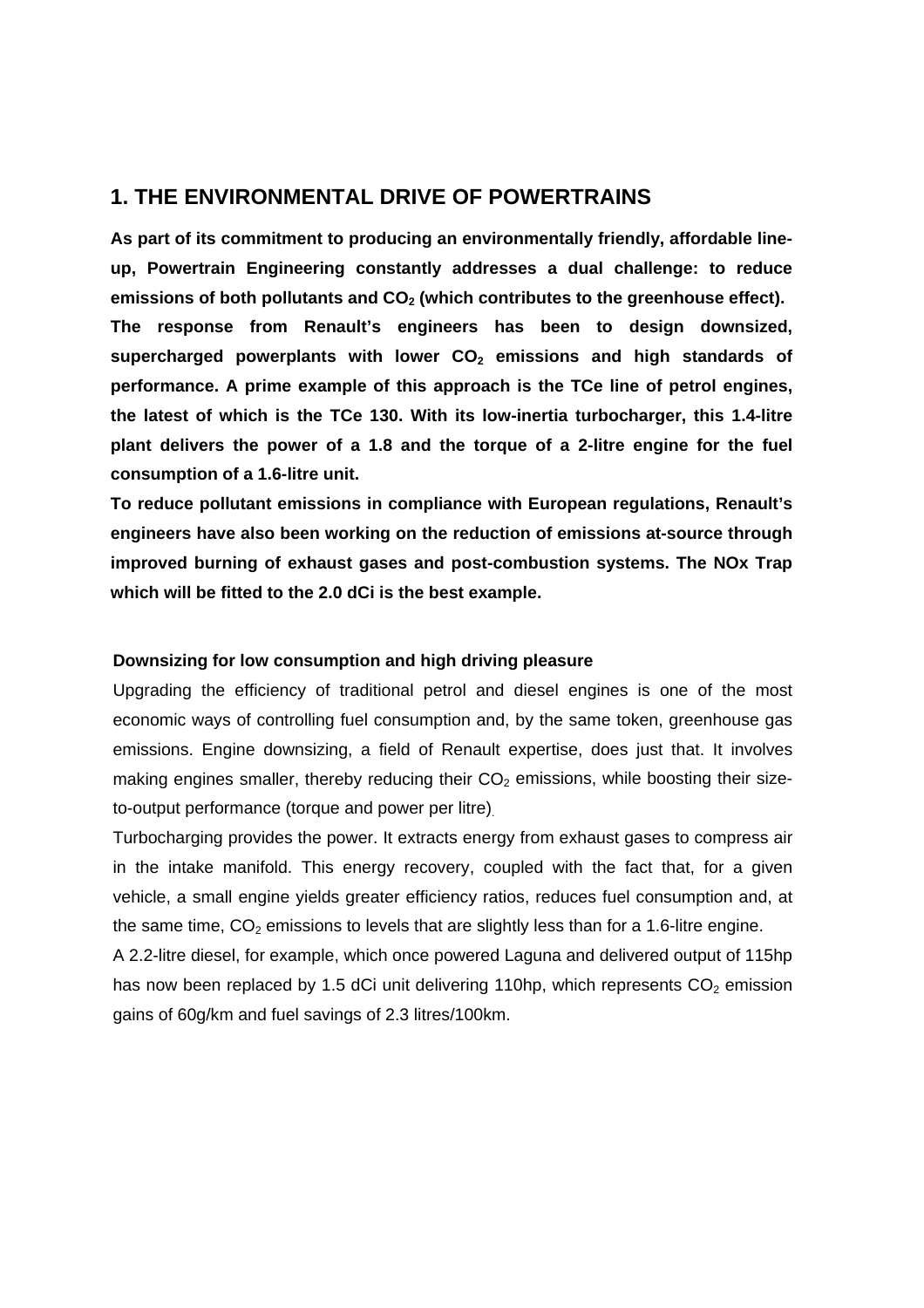|                                            | 1996                        | 2001                            | 2007               |                                 |
|--------------------------------------------|-----------------------------|---------------------------------|--------------------|---------------------------------|
|                                            |                             | Laguna II                       | <b>New</b>         |                                 |
|                                            | Laguna                      |                                 | Laguna             |                                 |
| Diesel engine                              | 2.2 dT<br>115 <sub>hp</sub> | $1.9 dC$ i<br>110 <sub>hp</sub> | $1.5$ dCi<br>110hp |                                 |
| Fuel consumption<br>(litres/100km)         | 7.2                         | 5.6                             | 4.9                | $1996 \rightarrow 2007 = -32\%$ |
| $CO2$ emissions (g/km)<br>(combined cycle) | 190                         | 150                             | 130                | $1996 \rightarrow 2007 = -32\%$ |

The TCe 100 engine now powering Clio has replaced the 1.7-litre petrol powerplant which delivered 90hp in 1991. The TCe 100 reduces  $CO<sub>2</sub>$  emissions by 75g/km, while increasing power output.

|                                               | 1991          | 2001          | 2002            | 2007                                 |                                 |
|-----------------------------------------------|---------------|---------------|-----------------|--------------------------------------|---------------------------------|
|                                               | Clio          | Clio II       | <b>CLIO III</b> | <b>CLIO III</b>                      |                                 |
| Petrol engine                                 | $1.7 - 90$ hp | $1.4 - 98$ hp | $1.4 - 98$ hp   | <b>TCe 100</b><br>$(1.2 16V)$ Turbo) |                                 |
| $CO2$ emissions<br>(g/km) (combined<br>cycle) | 212           | 174           | 158             | 137                                  | $1991 \rightarrow 2007 = -35\%$ |

In the C-segment line-up, 2-litre petrol engines which delivered 136hp and 191Nm of torque in 2002 are to give way to the 1.4-litre turbocharged TCe 130 in a few months. It will reduce  $CO<sub>2</sub>$  emissions per kilometre by 16%, while output and torque will be practically unchanged.

|                                         | 2002          | 2009                          |                          |
|-----------------------------------------|---------------|-------------------------------|--------------------------|
|                                         | Mégane II     | Renault C-<br>segment vehicle |                          |
| Petrol engine                           | 2.0 16v 136hp | TCe 130<br>$(1.4 16V$ turbo)  |                          |
| Fuel consumption and<br>$CO2$ emissions | Rating 100    | Rating 84                     | $2002 \div 2009 = -16\%$ |

# **With TCe 130, a new addition to the TCe family**

The latest Renault petrol engine, the TCe 130, is a perfect illustration of the automaker's downsizing expertise. With the 130hp output of a 1.8-litre powerplant and the 190Nm torque of a 2-ltre engine, this new 1.4-litre unit yields C-segment  $CO<sub>2</sub>$  emission levels that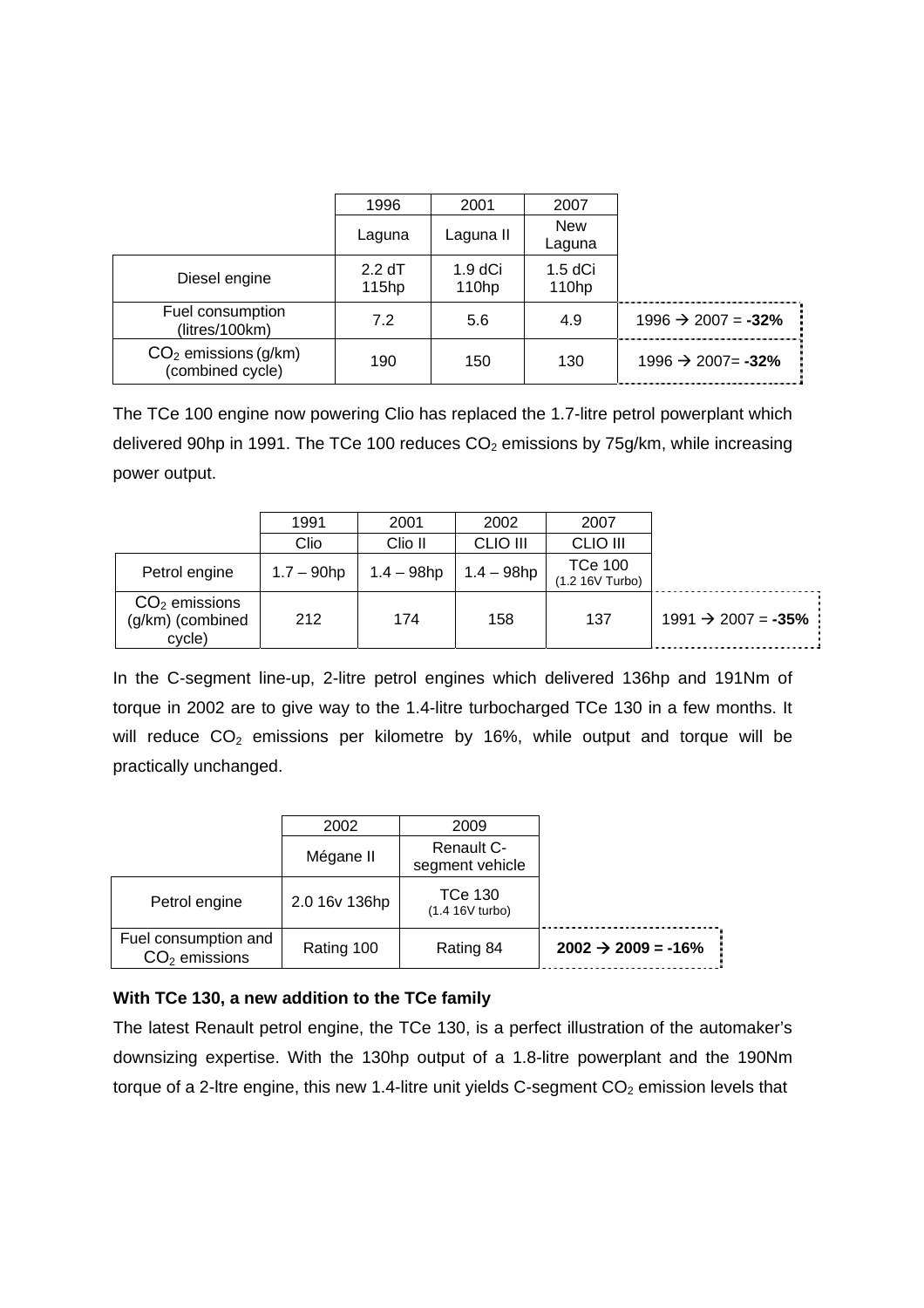are just below those of a 1.6-litre engine. Like its smaller sibling, the TCe 100, the TCe 130 combines a small engine with a low-inertia turbocharger that is responsive even at low engine speeds. Its very low fuel consumption and environmental credentials ensure that the TCe engine anticipates the potential resurgence of interest in petrol engines that the introduction of the Euro 5 emission standard is likely to trigger.

Developed as part of the Renault-Nissan Alliance the TCe 130 is a perfect illustration of the synergies between the partners' engineering expertise: Nissan's lies in developing petrol engines, while Renault has built up experience in combustion and turbocharging.

Derived from the normally aspirated HR15 and HR16 engines (the 1.5 and 1.6-litre units in the Nissan line-up), the new TCe 130 has an aluminium sump and a single-flow turbocompressor. The profile of its inlet ports has been redesigned compared with those of the normally-aspirated engine. The new ports create a swirling inflow, which mixes fuel and air more evenly, so improving combustion. Thanks to this tumbling flow of air the combustion flame propagates more efficiently, improving torque at low revs without impairing performance at higher engine speeds. A continuous camshaft angle variator at the intake port improves performance at all engine speeds and helps reduce fuel consumption. The engine has a timing chain that which not only cuts noise but is also reliable and durable.

The TCe 130 drives through a six-speed manual gearbox and is made at the Valladolid plant in Spain.

#### **TCe 130 engine: technical characteristics**

Type (Renault) H4Jt Cubic capacity 1,397cc Bore x stroke (mm) 78 x 73.1 Number of cylinders / valves 4 / 16 Compression ratio 9.2:1 Maximum power 96kW (130hp) at 5,500rpm Maximum torque 190Nm at 2,250rpm Fuel injection Sequential multipoint Emissions standard Euro5 Gearbox Six-speed manual TL4

Use Use Renault C-segment vehicles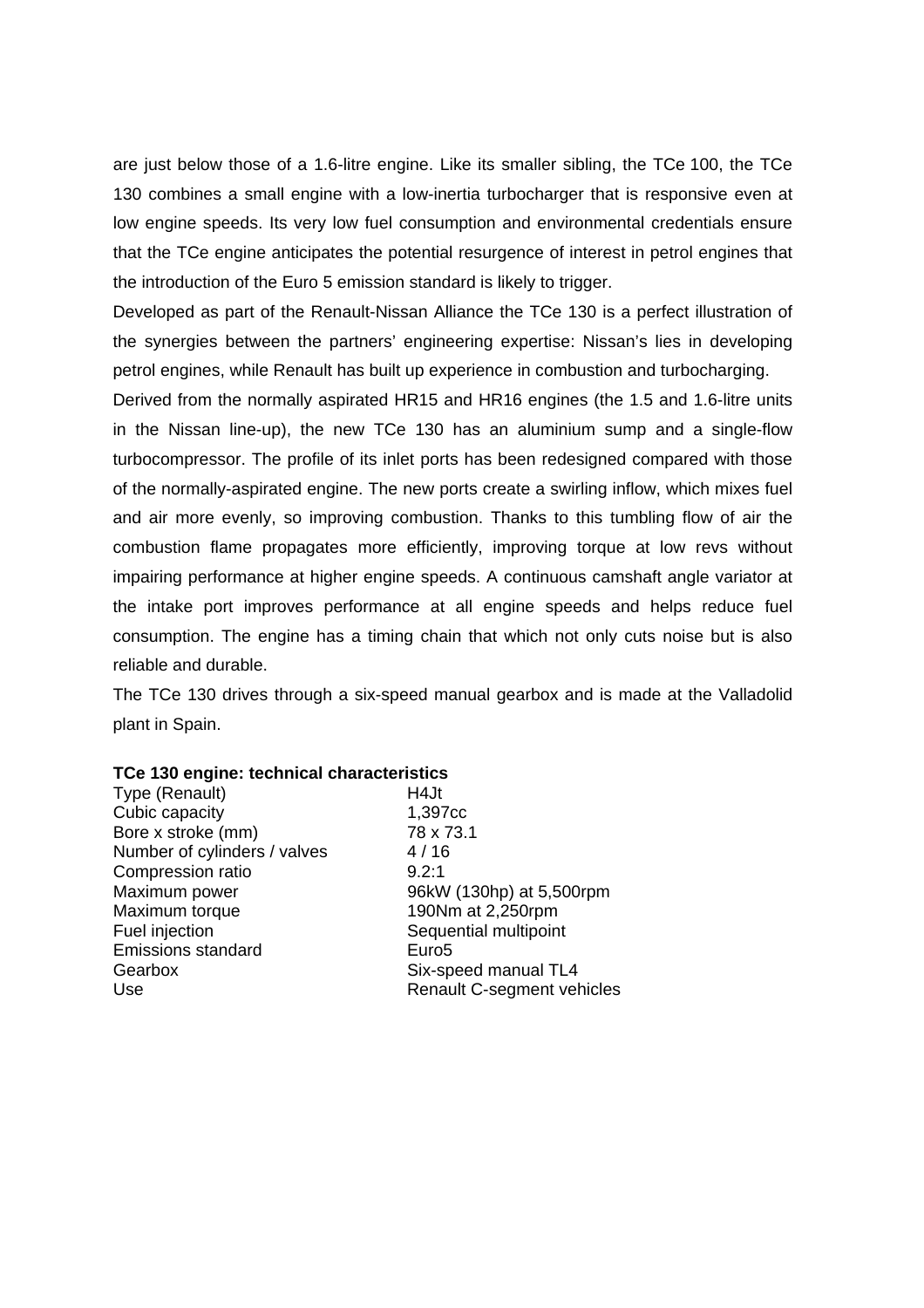# **Technology for air quality**

To reduce pollutant emissions and comply with future European legislation, Renault's engineers worked first on emission reduction at source (e.g. air intakes, fuel injection, and air-fuel blends), then on exhaust gas aftertreatment devices (e.g. catalytic converters, particulate filters for diesel engines).

In the case of petrol engines, higher quantities of the precious metals used in three-way catalytic converters will help meet future European emission standards. (Euro 5 is due to come into force on September 1, 2009, for new vehicles, and then on January 1, 2011, for all vehicles.)

The Euro 5 standard will require all diesel vehicles to be fitted with particulate filters, which already equip Renault's 1.5 dCi, 1.9 dCi, and 2.0 dCi diesel engines. Some vehicles will probably need to have exhaust gas NOx post-combustion systems if they are to meet Euro 5 standards. Thereafter, Euro 6 will make aftertreatment a compulsory feature.

# **Renault's NOx Trap**

The NOx Trap fits firmly with Renault's determination to reduce pollutant emissions. This chemical process captures harmful nitrogen oxides, then converts them into neutral gas. This post-combustion system will be available from September 2008 in France and Germany in private fleets of 2.0 dCi Renault Espaces. Renault has filed 36 patents for its NOx Trap.

The new NOx Trap with catalytic converter has a dual function:

- the traditional function of oxidising hydrocarbons (produced by partial combustion) and carbon monoxide (produced by partial combustion due to a lack of oxygen);
- the treatment of nitrogen oxide (produced by the combustion of diesel fuel at high temperatures).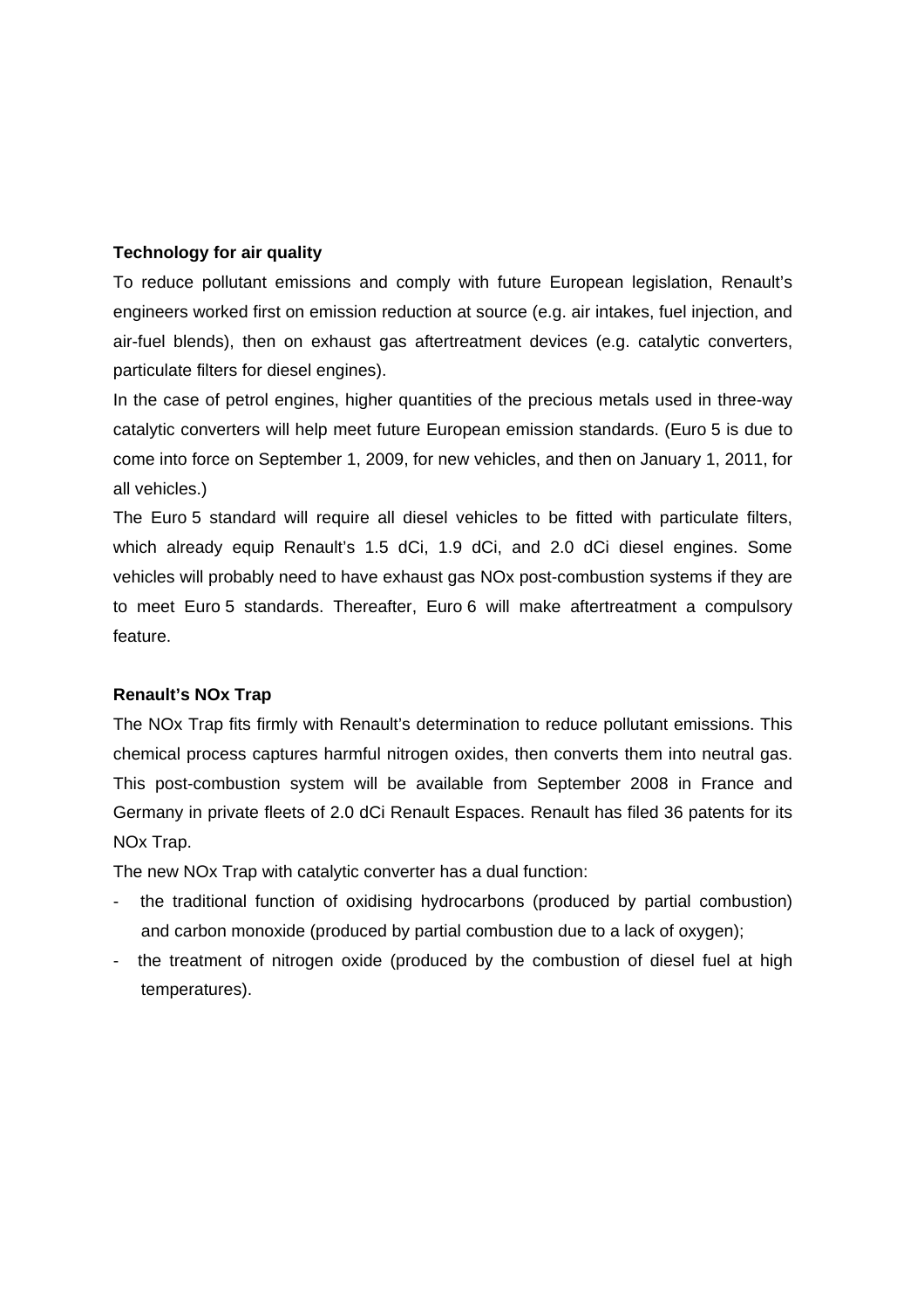#### **How the NOx Trap works**

The NOx Trap operates by capturing and storing NOx (for 10minutes/10km) then releasing it – a five-second process that vehicle occupants do not notice.

During the capture phase, the NOx Trap traps the nitrogen oxide contained in the exhaust gas on a porous carrier in the catalytic converter which is impregnated with chemicals – platinum, barium, rhodium. The platinum converts nitrogen oxide into nitrogen dioxide  $(NO<sub>2</sub>)$ . The barium, which oxidises into barium oxide, traps and holds  $NO<sub>2</sub>$  as part of an aqueous barium nitrate solution – Ba $(NO<sub>3</sub>)<sub>2</sub>$ .

In the release phase a chemical process known as reductive elimination purges the NOx Trap of the stored NOx, with the engine operating in rich-burn mode, i.e. when the air-fuel mixture has just enough air for complete combustion of the diesel. The nitrogen oxides are converted into neutral gases, mainly nitrogen. In this way the NOx trap is regenerated and is ready to go on trapping more NOx.

To ensure the NOx trap operates smoothly, additional (oxygen and heat) sensors are positioned at the intake manifold and on the tailpipe. The data they capture is transmitted over the controller area network to the ECU for managing the NOx Trap (deciding when to purge) and determining combustion modes (how to purge).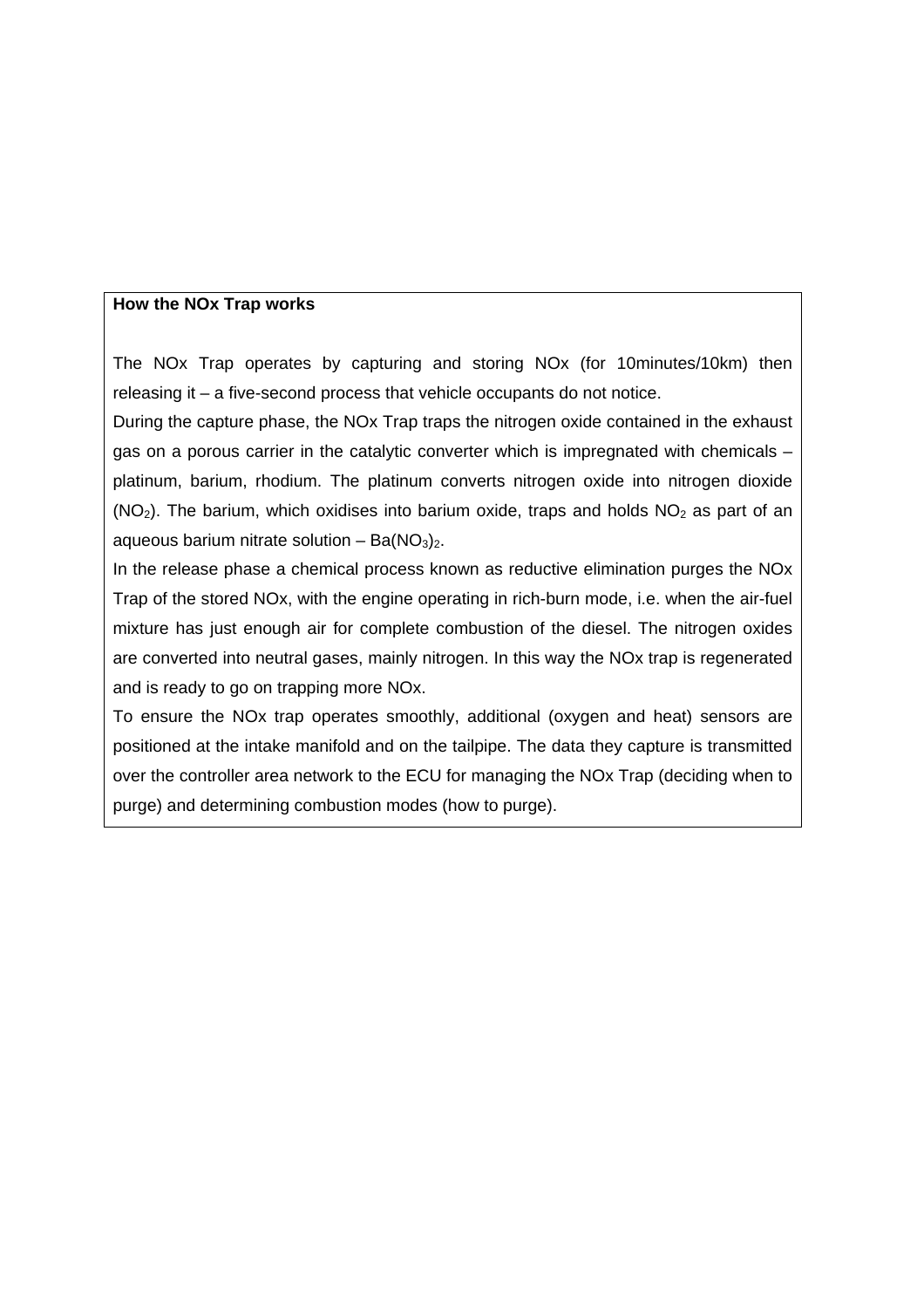# **2. TOWARDS ZERO EMISSION**

**At the end of 2007, Renault CEO Carlos Ghosn spoke of the Renault-Nissan Alliance's "zero-emission ambition". The ambition rests primarily on the massmarketing of EVs in Israel and Denmark by 2011 under the terms of a partnership with Project Better Place, a company that builds networks of battery charging facilities. More markets could follow.** 

**In the longer term, Renault and Nissan are considering developing EVs powered by fuel cells. Renault has now taken the wraps off its EV prototype Scenic ZEV H2, which emits nothing more harmful than water vapour.** 

# **a. The electric vehicle**

Renault is working on range of solutions to reduce  $CO<sub>2</sub>$  emissions in the short and medium terms with the goal of providing all customers with mobility solutions best adapted to their needs.

Against this background, the mass-marketing of all-electric vehicles is a prime objective. Through its partnership with Project Better Place, the Renault-Nissan Alliance will be in a position to market EVs in Israel and Denmark by 2011. More markets could follow.

Now, for the first time ever, **all the required conditions for the successful marketing of electric vehicles have been brought together**:

- worldwide awareness of global warming due to  $CO<sub>2</sub>$  emissions;
- tougher legislation to control vehicle  $CO<sub>2</sub>$  emissions (taxation, restricted access to towns and cities);
- oil price increases;
- evolving technology (longer-range batteries and the improved incorporation of electric drive trains into vehicle designs);
- growing urban mobility needs: in 2007 people living in towns and cities outnumbered country-dwellers for the very first time;
- growing local mobility needs: 80% of Europeans travel less than 60km a day.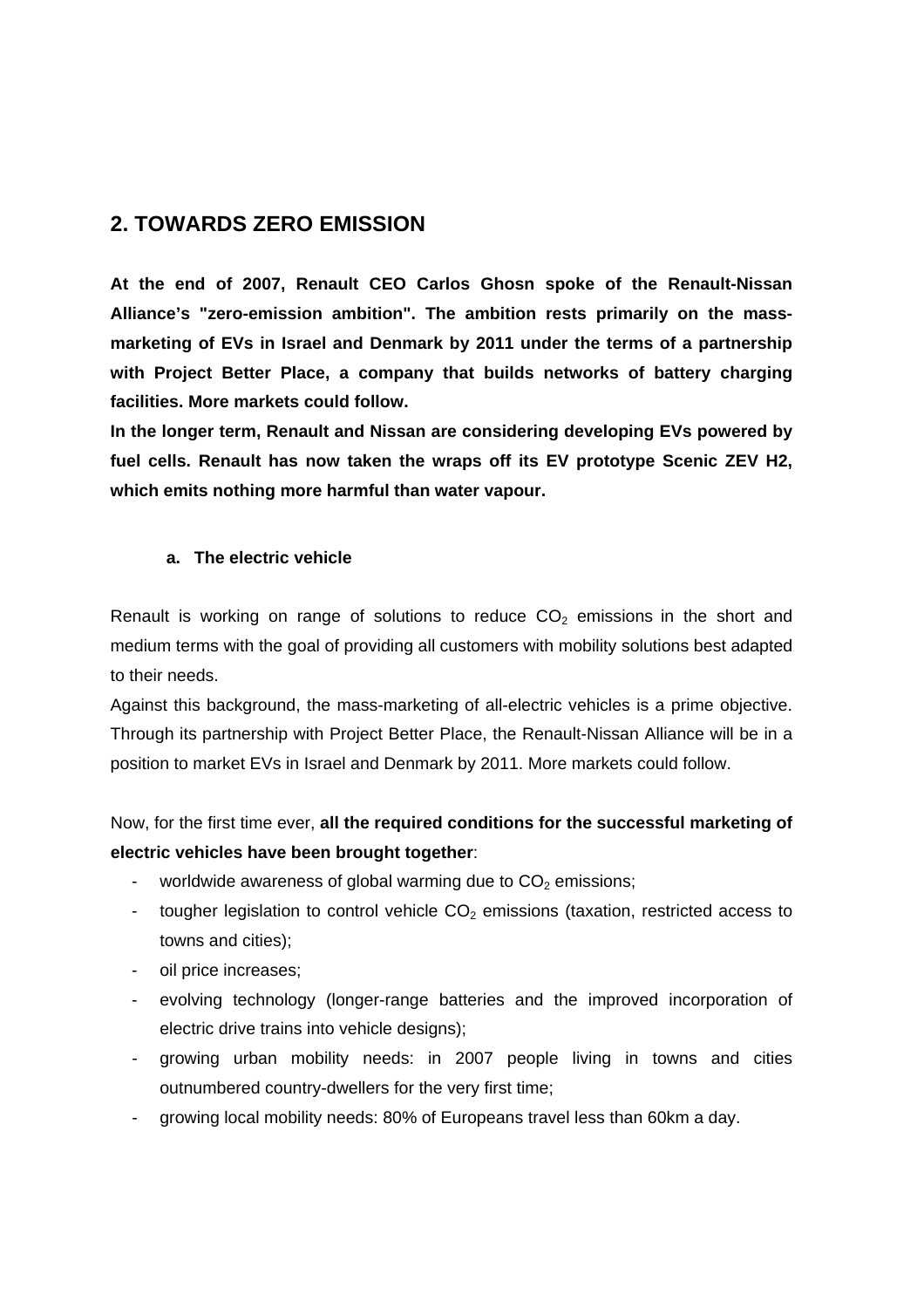• **Objective zero emission** will be achieved, while ensuring that performance is on a par with vehicles powered by 1.6-litre petrol engines. Renault's **all-electric vehicles** will be powered by lithium-ion batteries. They have longer ranges and longer lives, and weigh less than earlier generation batteries. Vehicles will recharge at charging stations that will be part of networks built by Project Better Place. Renault has capitalised on earlier experience – with Kangoo Elect'Road, for example – and can now meet the new demands of the market.

• **An innovative economic model**: It will be the first time that customers will be offered a comprehensive service that encompasses batteries, electric power, and an on-board computer showing not only available battery autonomy but also the charging stations and battery-exchange points in the vicinity. This kind of services can be charged as a monthly fee or per kilometre – formulas similar to those in use for cell phones.

#### **b. The Scenic ZEV H2 prototype**

The Renault-Nissan Alliance's longer-term outlook focuses on continuing work on EV prototypes powered by fuel cells. Though they offer significant gains in range they are more complex to mass-produce and mass-market. Rolling out such breakthrough technology requires production, transportation, and distribution infrastructure – there are less than 300 filling stations worldwide in 2008. A further requirement is reducing the cost price of fuel cells, particularly by using less noble metals.

Derived from Grand Scenic, the ZEV H2 is a joint Alliance project. Nissan has supplied the fuel cells stack, the high-pressure hydrogen tank, and lithium-ion batteries. Renault's engineers have repackaged Grand Scenic so that its underbody can incorporate the fuel stack, tank and batteries. They have redesigned the floor and raised the vehicle's ground clearance by a further 60 mm. They have also managed to keep the vehicle's initial spaciousness (five adult seats), which is a first in fuel cell prototypes.

Renault's Vehicle Engineering have also incorporated Renault's and Nissan's electric and electronic systems. The fuel cell in itself is a relatively self-sufficient electronic system which was designed by Nissan to communicate with vehicle components and features like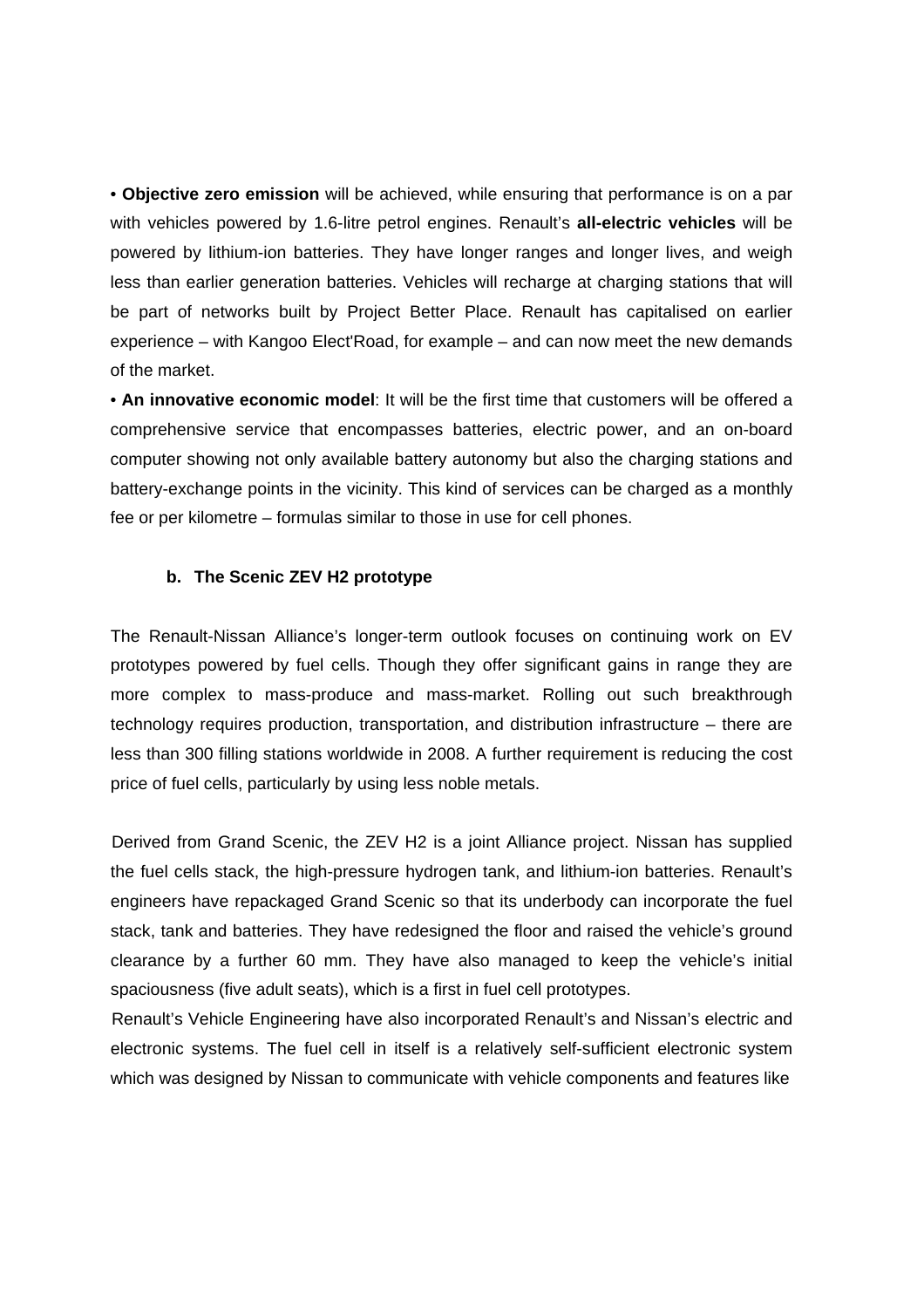the dashboard, ABS/ESP, climate control, and airbags. All perform to the fullest of their original capacity.

Some instrumentation, however, has been adapted to the vehicle's new drivetrain. The fuel gauge, for example, is now a hydrogen pressure indicator, while the temperature display shows the fuel's temperature, and the rev counter displays the electric motor's revolutions per minute.

Scenic ZEV H2 is also a vehicle that boasts unrivalled driveability. Its silent engine and lively, responsive acceleration combine with particularly smooth handling on a par with European standards. Driven by an electric motor, Scenic ZEV H2 fully embodies the driving sensation associated with EVs, the only difference being that there is an additional fuel stack on board (see 'Hydrogen and fuel cells').

Although a prototype, Scenic ZEV H2 has all the qualities of a 'real' car. The levels of travelling comfort and performance it affords make it perfectly well suited to everyday use. And it emits nothing more harmful than water vapour.

#### **The Scenic ZEV H2 project**

In 2006, Renault and Nissan decided to pool their efforts to produce a demonstration vehicle powered by a fuel cell that drew on Alliance technologies. Scenic ZEV H2 was designed in just 15 months, testing included. Once the detailed engineering had been completed, assembly work on the first vehicle kicked off in France in the summer of 2007. At the end of September 2007, the French and Japanese partners met to carry out a joint check. Its aim was to be sure that both Renault and Nissan components fitted with vehicle design in accordance with computer calculations. The first prototype was then transferred to Japan for final assembly. At the end of 2007, the first vehicle was on the road. The project reached completion at the end of April 2008 once all fine-tuning had been finalised.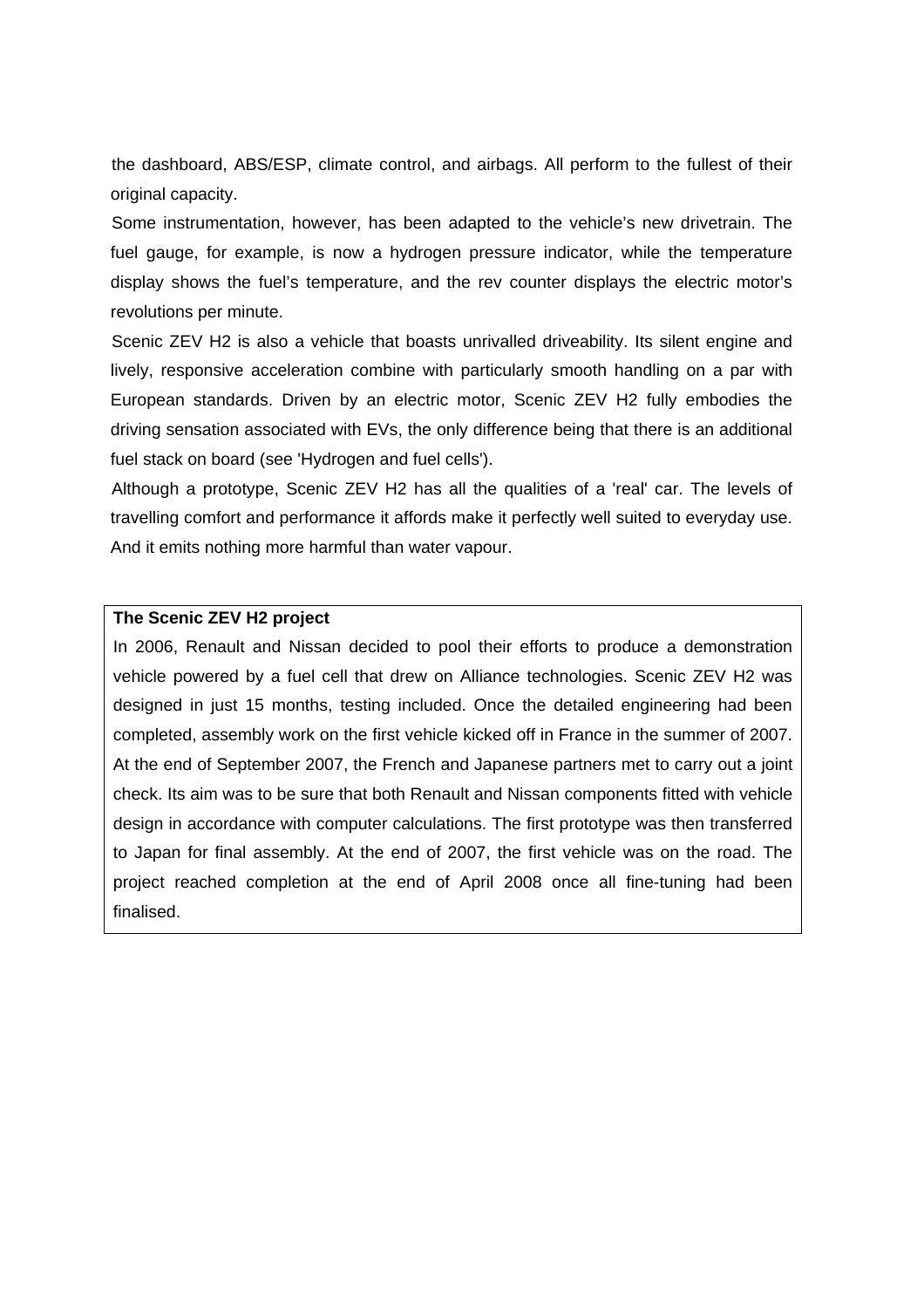#### **Hydrogen and fuel cells**

Made up of a nucleus and a single electron, hydrogen is the simplest and lightest of chemical elements: it is 14 times lighter than air. Its freezing point is -259.14°C and its boiling point is - 252.87°C. In a fuel cell, hydrogen and oxygen are forced into contact with each through a polymer membrane, the electrolyte. They combine to form water (Scenic ZEV H2's only 'emission') to produce electric power and heat. This electric energy is the fuel that drives the vehicle's electric motor.

A fuel cell vehicle is in fact just an electric vehicle that produces its ow

n electricity on-board and does not necessarily require any external power supply.

# **SCENIC ZEV H2: TECHNICAL CHARACTERISTICS**

- Asynchronous electric motor (power rating: 90kW).
- Lithium-ion battery, operating at a voltage of around 400V and delivering a power output of 25kW.
- A fuel cell using compressed hydrogen gas at 350 bar.
- Optimized hydrogen consumption: brake energy regeneration and storage of energy in the battery which feeds it back as required.
- Top speed: approximately 160kph.
- Acceleration from standstill to 100kph: 14.65 seconds.
- Range: approximately 350km (NEDC combined cycle) with a 350 bar hydrogen tank (3.7kg of  $H_2$ ). The plan is to use a 700 bar tank at a later date, which would ensure a range of more than 500km.
- Outstanding acoustic comfort: the motor produces no noise; the only sound is that of road noise at low speeds and wind noise at higher speeds.
- Identical cabin space: the same cabin space for occupants as that of the current Scenic*.*
- Easy to use: the same dashboard as the production car. The only differences concern the display of additional information relating to the hydrogen (e.g. the revcounter displays the speed of the electric motor, while the Energy Display is incorporated in the Renault navigation system display).
- Weight: 1,850kg (Scenic 1.9 dCi: 1,550kg).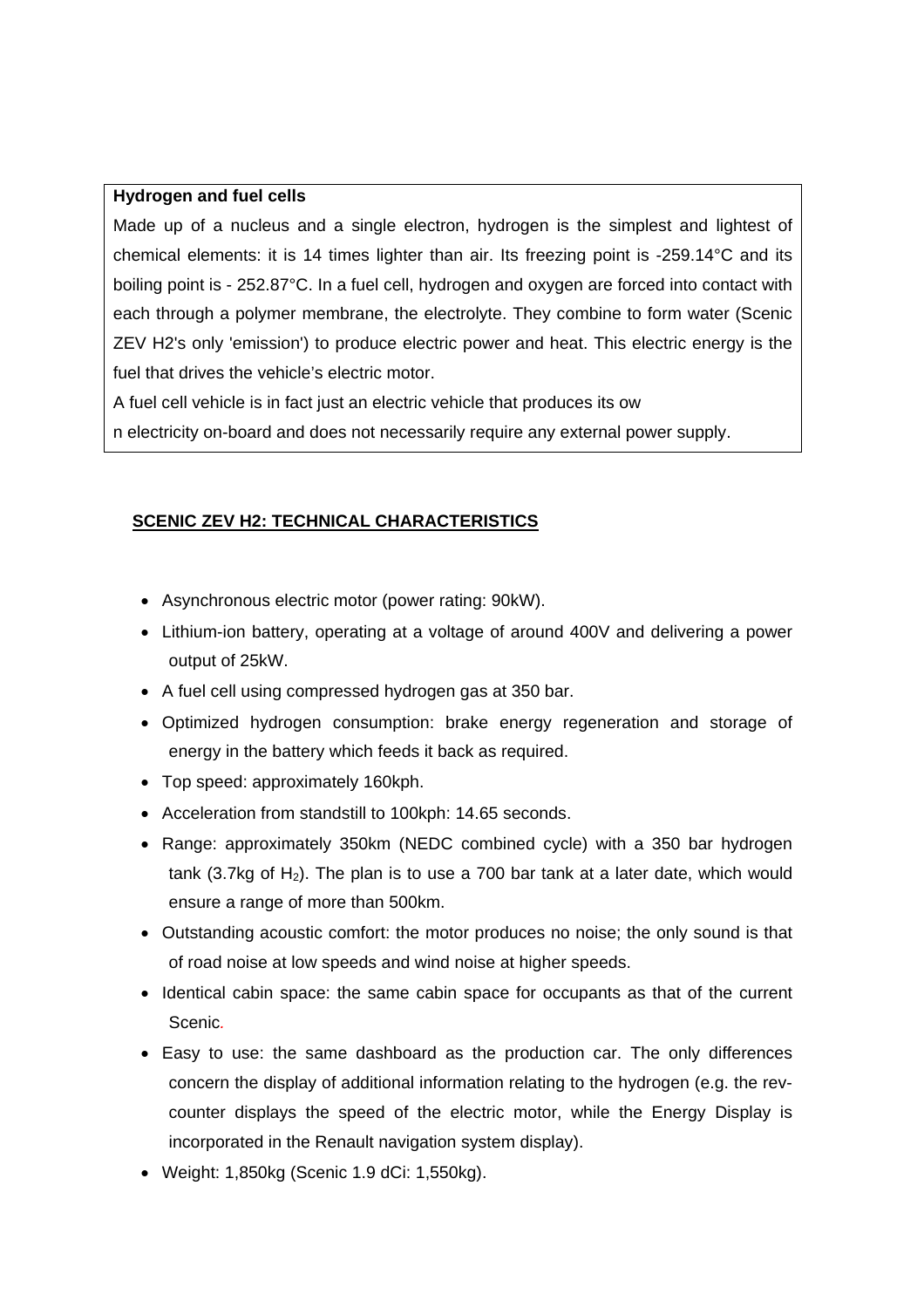#### **How the vehicle operates:**

The fuel cell system that powers the demonstration vehicles comprise five main subassemblies: the **hydrogen tank** which supplies fuel to the stack, **power electronics** in conjunction with a **regulator** which interfaces between the stack and **electric motor**, and **lithium-ion batteries**.

The vehicle can operate in five main modes thanks to its hybridized power system:

- **The battery alone supplies power directly to the electric motor**. This power supply mode operates when the vehicles starts, when parking, or when driving in the city. It also kicks in when the car accelerates sharply, as the battery can deliver bursts of high power to complement the fuel stack.
- **The fuel stack alone supplies power to the electric motor**. The vehicle generally uses this mode when travelling at a steady speed, e.g. on a motorway. Power not used by the electric motor is directed to the battery.
- **The stack and the battery deliver power to the electric motor** when the vehicle's requires an extra power boost, e.g. up a long gradient or when overtaking at speed.
- When the vehicle is at a standstill with its engine running, **the electricity produced by the stack is used to recharge the battery.**
- When the vehicle is decelerating, the **electric motor feeds the power battery**, acting as a generator. The fuel stack can also recharge the battery.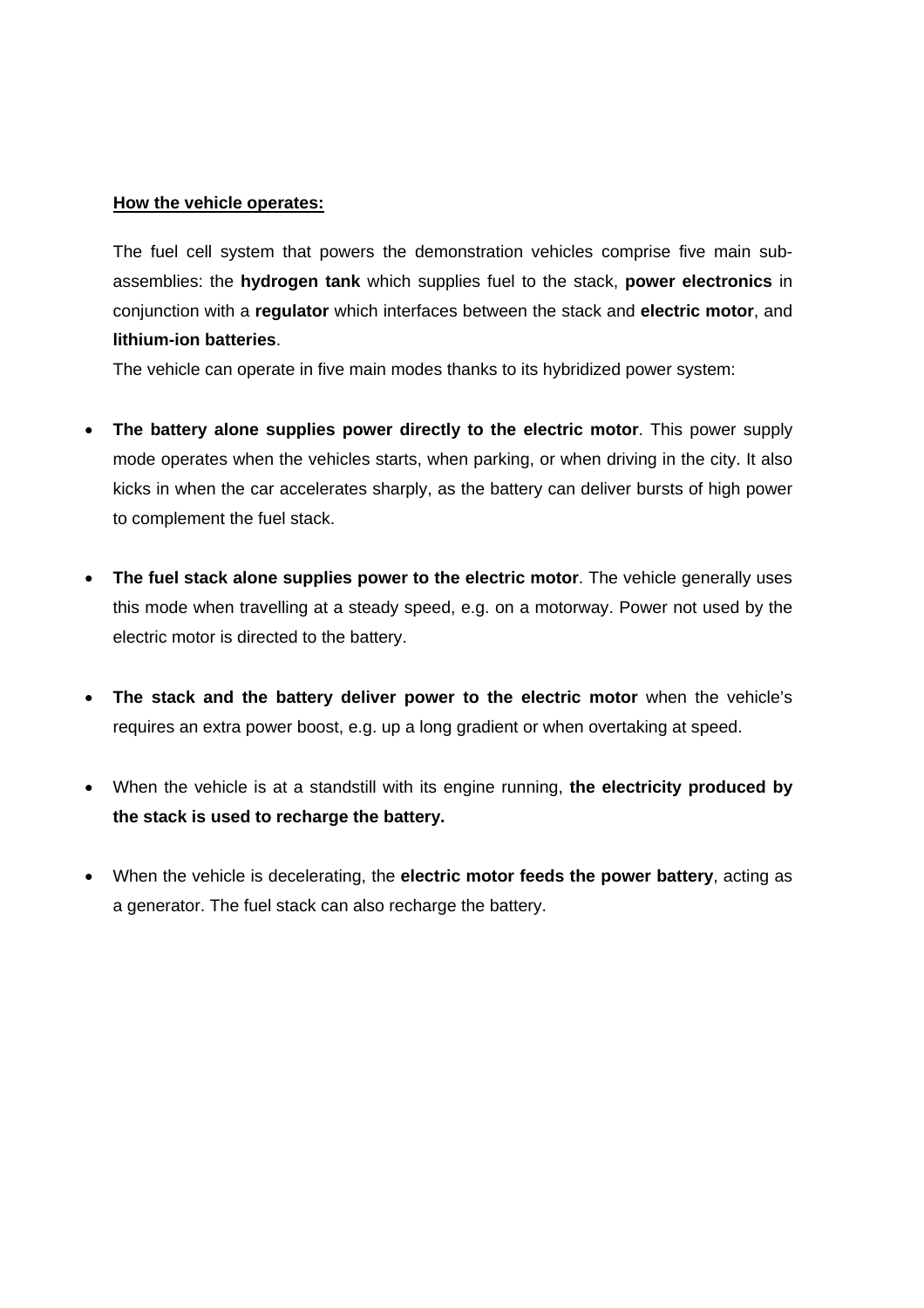# **3. ECO-DRIVING OR HOW TO DRIVE ECOLOGICALLY AND ECONOMICALLY**

#### **a. What is eco-driving?**

As an automaker, Renault's duty is to provide novel solutions that help its customers reduce their fuel consumption and, at the same time, curb the production of greenhouse gases.

Motorists can play a major part in reducing the fuel consumption of their vehicle. **Eco-driving** entails drivers going easy on their vehicles, which should be serviced properly and adapted to their needs.

#### **Eco-driving can reduce fuel consumption by up to 20%**.

It is for this reason that Renault has decided to introduce a system to teach its customers to eco-drive by the end of 2008. Virtual driving simulators will enable motorists to assess their driving style and identify how they can improve. The simulators, where customers will be at the wheel of a virtual vehicle, will be gradually installed across the dealership network.

Drivers will get practical advice on how to switch to ecological, economical behaviour. Awareness-raising days for the general public are planned in partnership with yachtswoman Ellen MacArthur. They will kick off 2008, October, 4 in Paris, then strike out into Europe.

These eco-driving awareness days will involve:

- Free eco-driving lessons
- Sessions on eco-driving simulators
- An eco-driving family rally.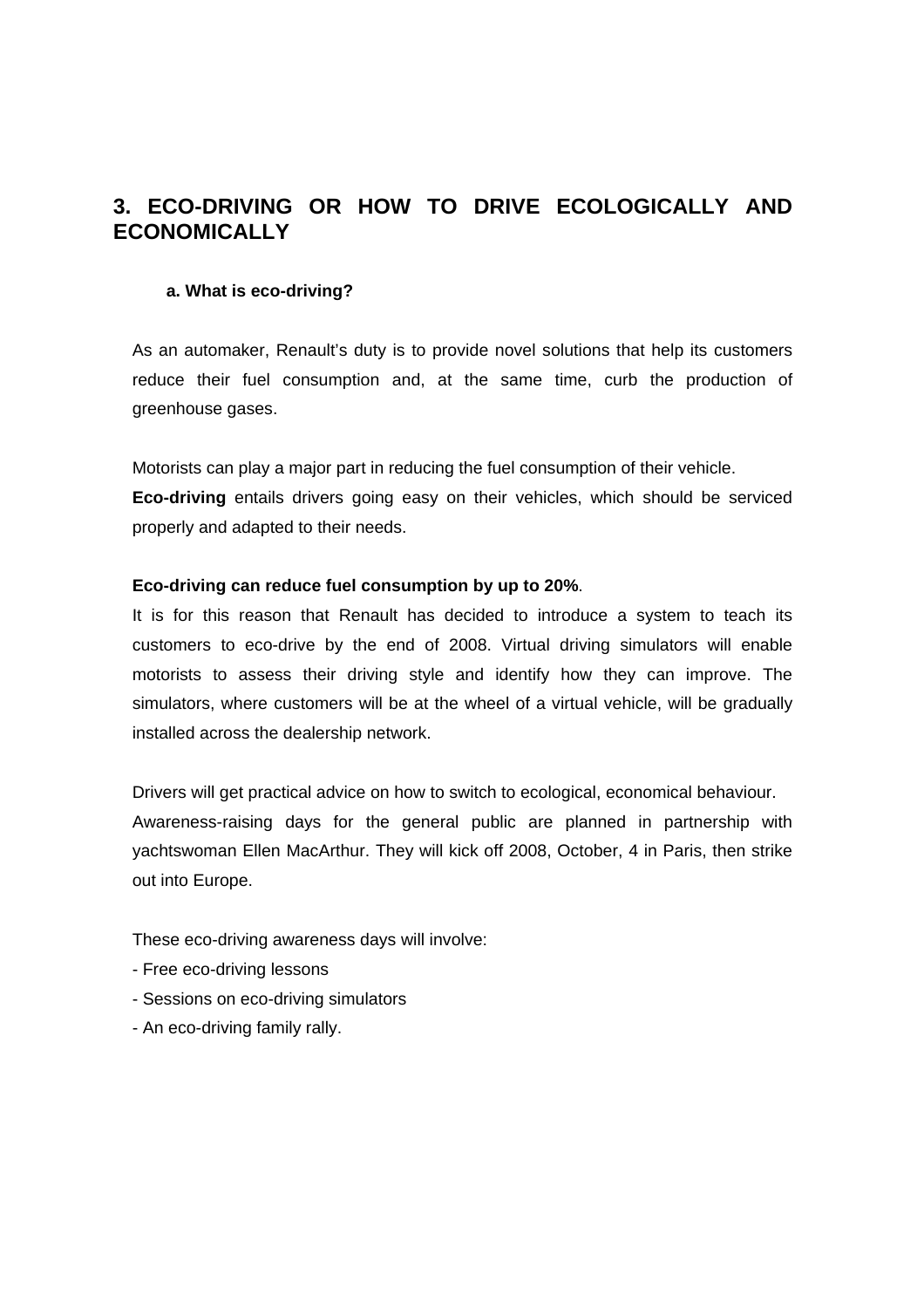#### **Ellen MacArthur in partnership with Renault eco²**

Renault's global approach when it comes to reducing a vehicle's impact on the environment at every stage of its life has won over Ellen MacArthur, an emblematic sports personality from the world of sailing and an active player in the bid to see our society shift towards sustainable development.

A two-year partnership was signed in April 2008 with Ellen's sailing team, BT Team Ellen, to seal a collaboration that has been up and running with Renault UK since 2002.

To read the full story, click on www.btteamellen.com/ellen/article.asp?id=16672

# **b. Practical tips**

Eco-driving is primarily about **anticipating** and **controlling** one's driving.

# **Tip n°1: Improve your gearshifts**

- Shift down at approximately 1,000rpm
- Shift up to the next gear at approximately 2,000rpm in diesel vehicles and at
- 2,400rpm in a petrol-engine vehicle
- $\triangleright$  At 50kph, you should already be in fourth or fifth gear.

# **Tip n°2: Drive smoothly**

- Maintain a steady speed as soon as possible (from 40kph)
- Brake with the engine and use your foot brake as little as possible. Allowing the vehicle to slow naturally helps to cut the fuel flow.
- $\triangleright$  At 50kph in fifth gear, lift off the accelerator 100 metres before a red light.

# **Tip n°3: Think about how you accelerate**

- Up to 50kph, it is preferable to accelerate briskly up to fifth gear
- At speeds in excess of 50kph, acceleration should be restrained
- $\triangleright$  Change gear very swiftly up to fifth gear.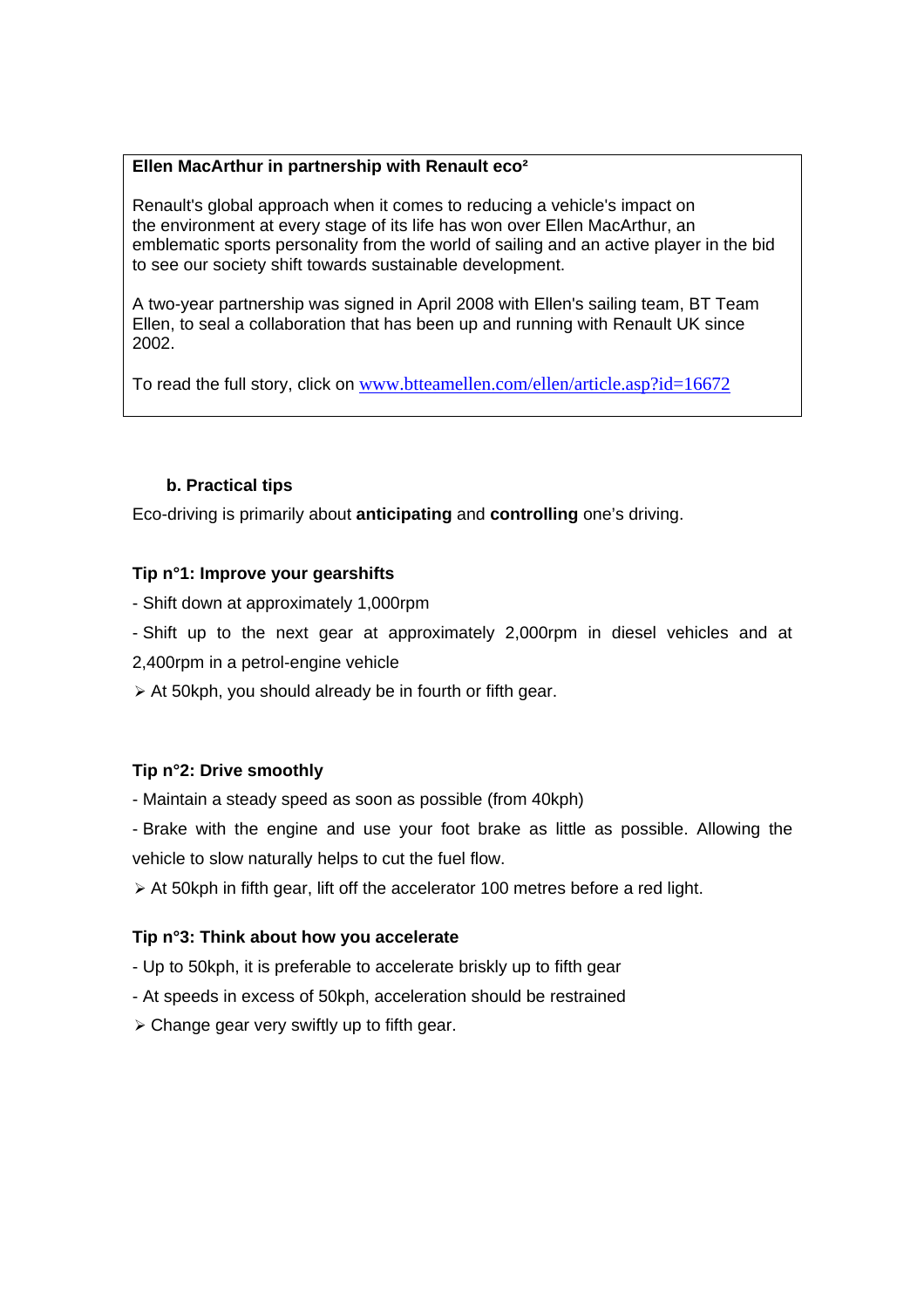# **Tip n°4: Climbs and descents**

- Keep to the same speed when going down a hill

- On an uphill gradient, let the car shed speed, but without becoming obstructing other

road-users. If possible, maintain your vehicle at a steady speed above 40kph

 $\triangleright$  Use descents to take your foot off the accelerator.

#### **Tip n 5: Use your motor smartly**

- Turn off your engine if you stop for more than 30 seconds

- Do not preheat your engine even in winter
- $\triangleright$  Pull away as soon as the engine has fired up

# **Tip no. 6: Treat your vehicle well**

- Check tyre pressures every month

- If you have to use the air conditioning, make sure the difference between the temperatures inside your vehicle and outside is not too great

- Do not leave any unnecessary loads in your vehicle

- Remove roof bars and roof boxes when not in use.
- $\triangleright$  Proper servicing and proper use of your vehicle are as important as eco-driving.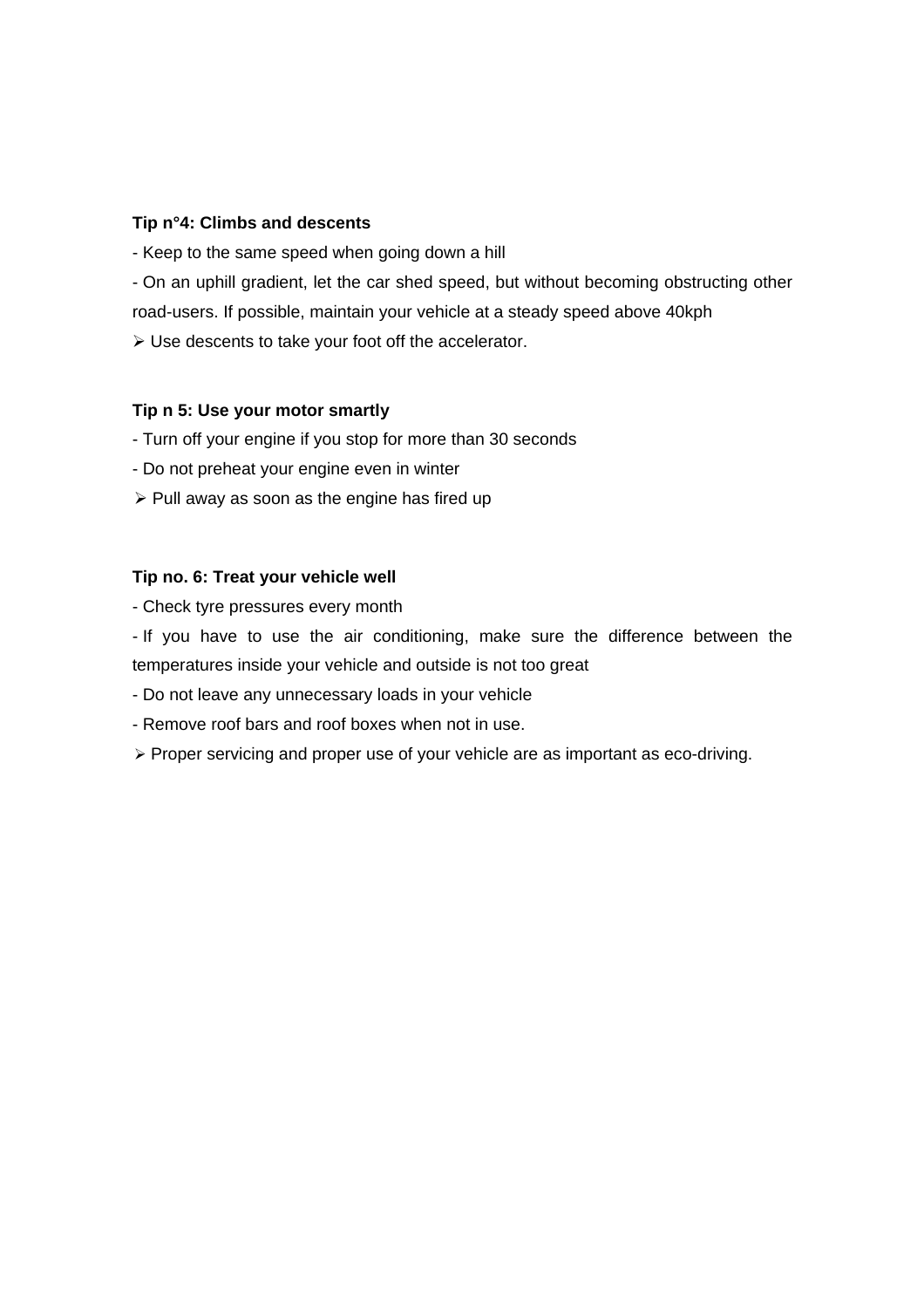# **4. LIFECYCLE MANAGEMENT, A MAJOR CONCERN FOR RENAULT**

# **a. Renault confirms its lead in end-of-life vehicle management**

Aware of the environmental stakes and its responsibilities as an automaker, Renault has, since 1995, pursued an ambitious international environmental policy which considers a vehicle's entire lifecycle, from design to end-of-life management.

In February 2008, Renault broke new ground when it created the Renault Environment Business Unit. The mission of this wholly Renault-owned subsidiary is to foster domestic and international projects and partnerships to promote the recycling of end-of-life vehicles (ELVs) and develop new environment-related services.

Renault recently announced a plan to create Re-Source Industries Holding, an equally owned joint-venture company with SITA, a subsidiary of Suez Environnement. The aim is to step up the deployment of ELV recycling practices in France with all those involved in that area of business. To bolster its business development, Re-Source Industries Holding is considering the takeover of Indra Investissement SAS, a company that has been shredding and recycling automobiles for 20 years.

Automaker Renault and major waste management company SITA, together with Indra, with its dismantling network and stripping plants, boast new, complementary competencies to ensure the success of the joint-venture project. The resulting synergies will play a part in accelerating the incorporation of ELV practices into operations in more ecological, economical conditions.

# • **Renault, an acknowledged leader in recycled plastics**

For over ten years Renault has been designing vehicles so that, at the end of their lives, they may be easily dismantled and recycled. Renault has thus made a major contribution to the emergence of the first high-tech plastic recycling processes. Its engineers have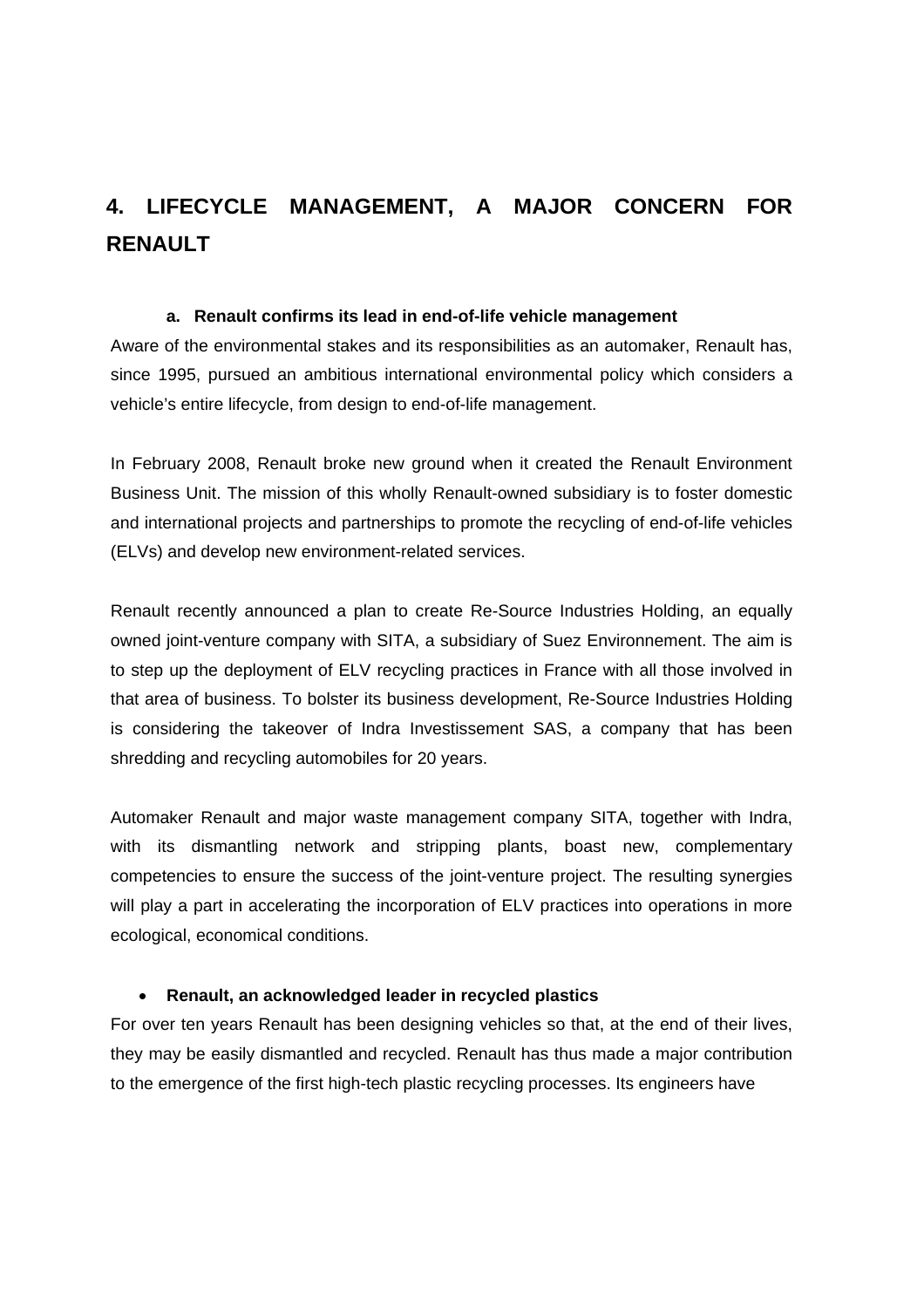worked closely with waste treatment professionals and the company's suppliers. Cars bearing the Renault eco² badge contain at least 5% recycled plastic. New Laguna, marketed in 2007, holds the record with 17% of recycled plastic – in other words, 100 or so parts environmentally designed with Renault suppliers.

#### **b. All Renault production sites are ISO 14001-certified**

The International Standards Organisation (ISO) certifies that a facility complies with standard 14001 when it achieves continual improvement in reducing the impact of its activities on the environment. Certification is delivered following an extensive audit by approved organisations – in Renault's case, UTAC1 and SGS2.

In order to help production plants improve their environmental management performance in compliance with standard ISO 14001, Renault undertakes an internal audit of the sites every year. The auditors are mixed teams of environmental professionals and Renault employees whose skills complement each other. This approach helps to strengthen employees' environmental competencies, while fostering active networking between sites.

The certification story goes back 10 years and is still going strong.

The Sandouville plant was the first in the group to be certified. That was in December 1998. That same year the Ayrton Senna Complex powertrain plant in Brazil was built. It was designed to emit and discharge zero industrial waste – a powerful asset in a country with little in the way of waste management facilities. The plant also signed an agreement with the authorities, pledging to preserve its green spaces and to consider 60% of them as biodiversity conservation areas.

Whenever Renault moves into a new country to build a plant there, it makes substantial efforts to ensure it contributes to local economic, environmental, and social development there. The Pitesti site in Romania is a case in point. In 2002, the Renault Group included it in its environmental reporting and by 2005 it had secured its first ISO 14001 certification**.**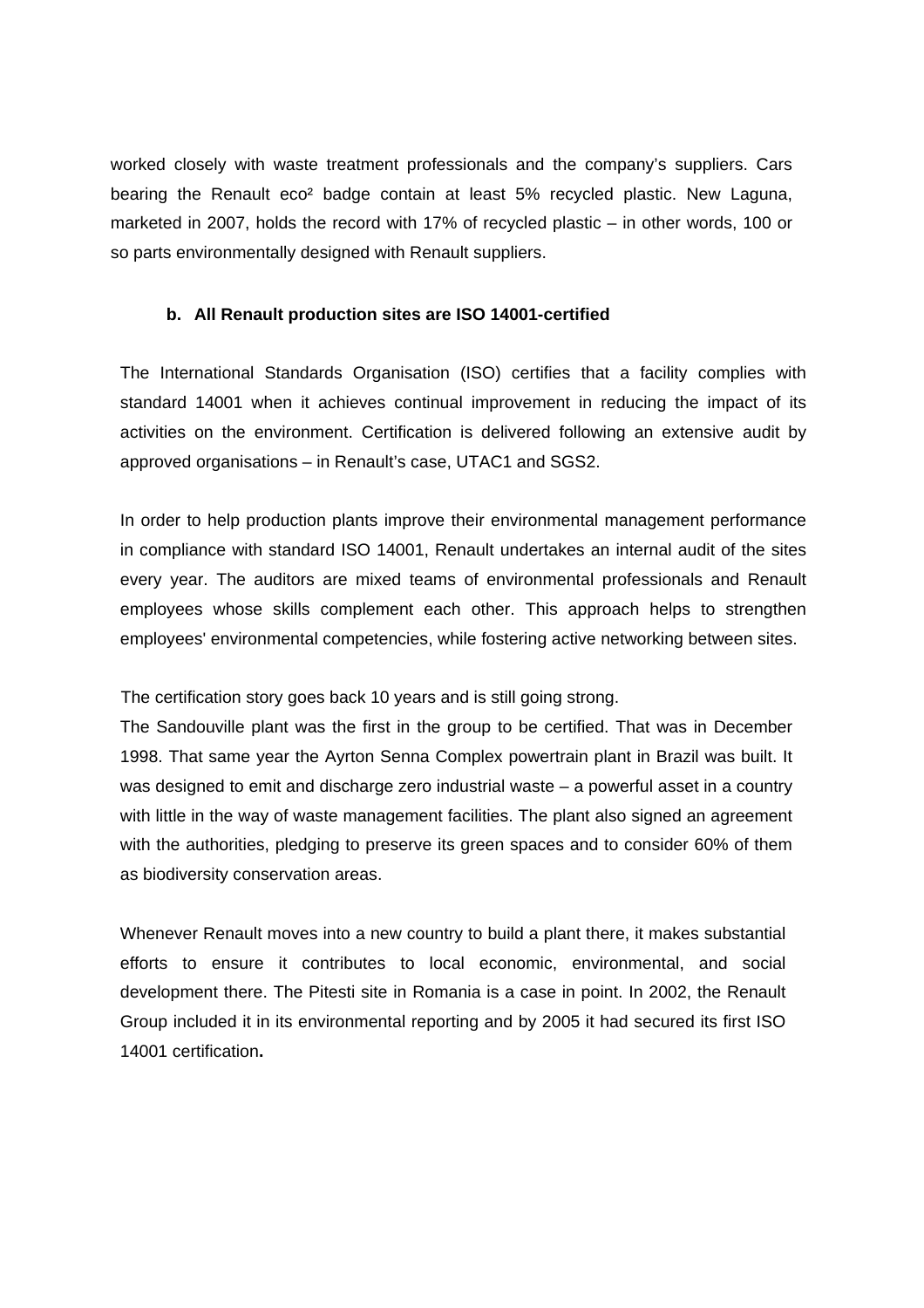In Morocco Renault included the Somaca facility in its 2006 environmental report. It was first certified as ISO 14001 compliant in 2008. Renault has invested heavily in human resources and equipment to control Somaca's impact on the environment. A new waste treatment plant which treats industrial effluent both chemically and physically will be commissioned in 2008. Another significant example of the plant's environmental commitment is that it introduced general waste management practices of a European standard in 2007. It also put in place action plans to save energy in its manufacturing processes, which brought savings of 15% per vehicle produced in 2006 and 22% in 2007.

The AvtoFramos site in Russia was first included in the Renault Group's environmental reporting in 2005 and won ISO 14001 certification in April 2008. It is the latest Renault manufacturing facility to be certified to date. Special efforts have been made to raise employee awareness of environmental issues.

Results speak for themselves:

In the last ten years, environmental management practices put in place at Renault production sites have brought the following savings:

- 25% less energy consumed (kW/vehicle),
- 61% (m3/vehicule) or 10 million cubic metres less water consumed
- 64% less waste generated (kg/vehicle),
- 34% less volatile organic compounds, or VOCs (kg/vehicle),
- 47% less toxic waste discharged into waterways.

All Renault employees have committed to protecting the environment. Progress in this area must be visible to customers. Economics and ecology must come together in an effort to achieve continuous progress in reducing environmental impacts on a massive scale. Results must be the work of the greatest number for products that can be used by the greatest number.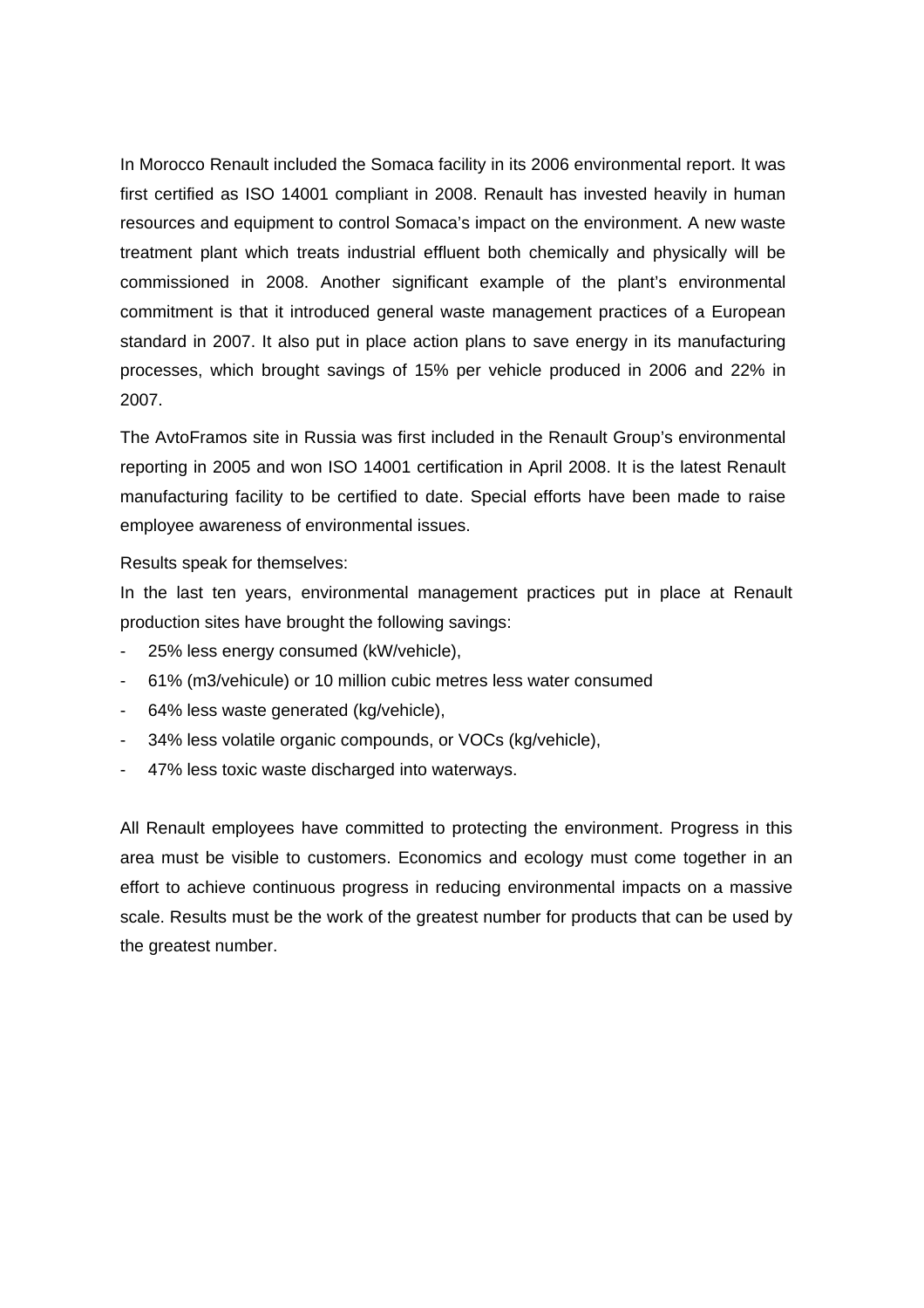# **ISO 14001 certified sites**

| <b>SITES</b>                      |                            |
|-----------------------------------|----------------------------|
|                                   | Initial certification date |
| <b>ACI Le Mans</b>                | 10/2000                    |
| <b>ACI Villeurbanne</b>           | 02/2004                    |
| <b>ACI Romania</b>                | 02/2006                    |
| <b>AUBEVOYE</b>                   | 05/2000                    |
| <b>GUYANCOURT / TCR</b>           | 05/2000                    |
| <b>BATILLY (SOVAB)</b>            | 06/1999                    |
| <b>BURSA (Oyak)</b>               | 09/1999                    |
| <b>CACIA</b>                      | 06/2000                    |
| <b>CHOISY LE ROI</b>              | 07/2000                    |
| <b>CLEON</b>                      | 10/1999                    |
| <b>Ayrton Senna Complex</b>       | 12/1999                    |
| <b>PITESTI (DACIA)</b>            | 05/2005                    |
| <b>DIEPPE (Alpine)</b>            | 12/1999                    |
| <b>DOUAI</b>                      | 06/1999                    |
| <b>FLINS</b>                      | 11/1999                    |
| <b>CORDOBA FOUNDY</b>             | 01/2003                    |
| <b>GRAND COURONNE</b>             | 11/2006                    |
| <b>LARDY</b>                      | 12/2000                    |
| <b>MAUBEUGE (MCA)</b>             | 05/1999                    |
| <b>NOVO MESTO (Revoz)</b>         | 07/1999                    |
| <b>PALENCIA</b>                   | 03/1999                    |
| <b>BUSAN</b>                      | 05/2003                    |
| <b>LOS ANDES (Cormecanica)</b>    | 06/2004                    |
| <b>VILVOORDE (RIB)</b>            | 06/2006                    |
| <b>RUEIL</b>                      | 12/2001                    |
| <b>RUITZ (STA)</b>                | 12/1999                    |
| <b>SANDOUVILLE</b>                | 12/1998                    |
| <b>Santa Isabel CORDOBA</b>       | 06/2006                    |
| <b>SEVILLE</b>                    | 09/2002                    |
| St ANDRE de L'EURE (Sofrastock)   | 09/2003                    |
| <b>VALLADOLID Assembly Plant</b>  | 02/1999                    |
| <b>VALLADOLID Powertrain</b>      | 06/1999                    |
| <b>VILLIERS St FREDERIC</b>       | 06/2000                    |
| <b>MEDELLIN (Sofasa) Colombia</b> | 08/2002                    |
| <b>TANDIL</b>                     | 11/2002                    |
| <b>KIHEUNG</b>                    | 05/2006                    |
| <b>SOMACA</b>                     | 02/2008                    |
| <b>AVTOFRAMOS</b>                 | 04/2008                    |